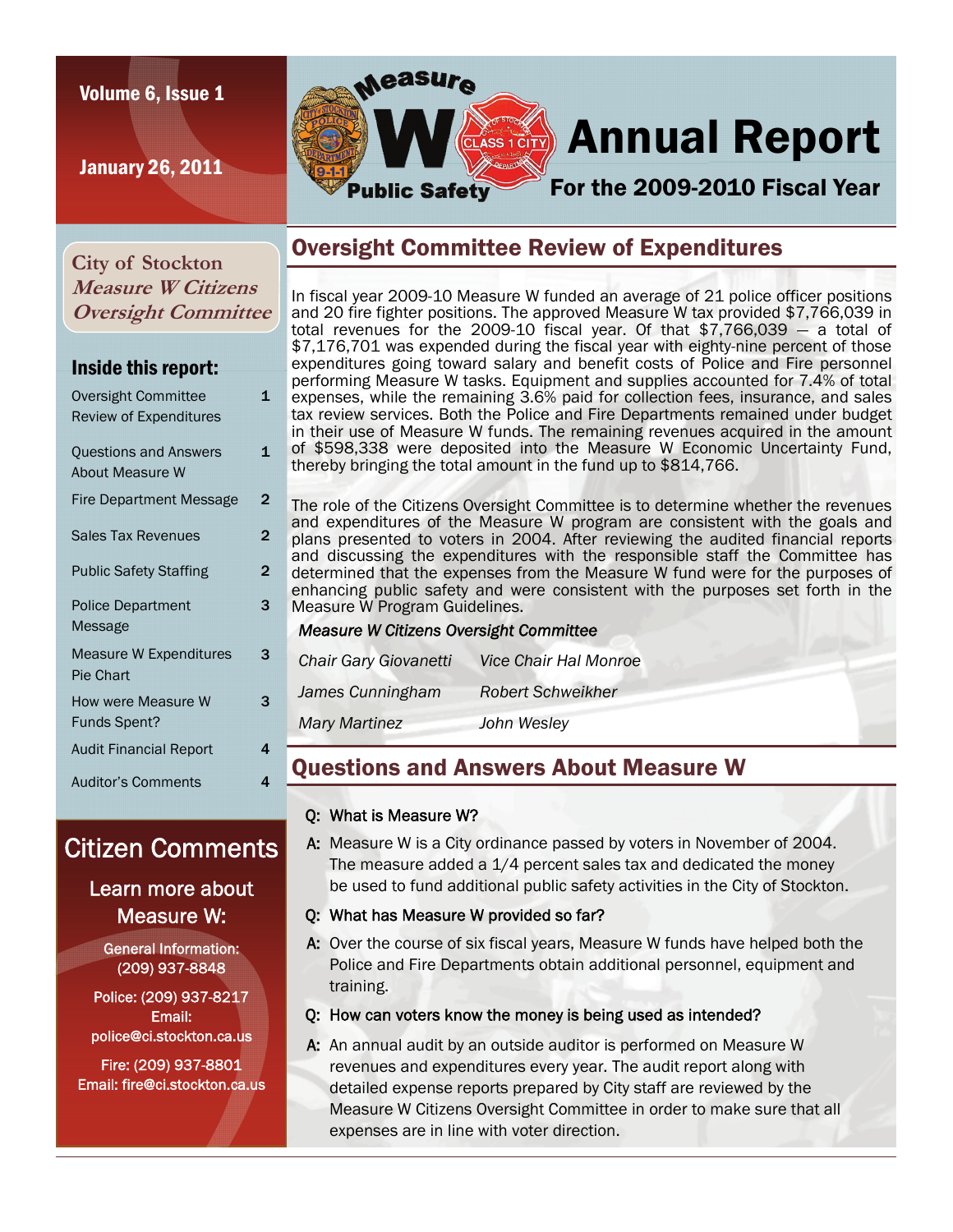## Fire Department Message



At its inception, Measure W had a significant impact on improving Fire Department service, particularly in North Stockton where expansion of Fire Department resources had not kept pace with the growth of the City. A new engine company, Engine 13, was opened as a direct result of Measure W in 2004-05. Later the next year, Measure W partially funded staff needed to open Truck 7. Adding Engine 13 improved fire department service and decreased response times in Northeast Stockton. In 2010 Engine 13 responded to 1,388 emergency incidents while the annual call volume for Engine 11 (the next closest engine company) continued to increase from 4,488 in 2009 to 4,645 in 2010. To put the call volume in perspective, the average number of annual responses for engine companies in California is 1,500. Truck 7 became the busiest truck company in 2010

with 978 emergency responses. Truck 7 and Engine 13 enhance the effectiveness of Fire Department service throughout the community (see table below).

|           |     |                                   | <b>2010 Incident Responses</b> |                   |              |
|-----------|-----|-----------------------------------|--------------------------------|-------------------|--------------|
| Apparatus |     | Vehicle<br>Fires Medical Accident | / Rescue                       | Hazmat /<br>Other | <b>Total</b> |
| Engine 13 | 228 | 1,034                             | 51                             | 75                | 1,388        |
| Truck 7   | 256 | 384                               | 161                            | 177               | 978          |

In 2009-10 Measure W was only able to fund 20 firefighter positions, a decrease of 7 positions from the previous year. If Measure W revenue is unable to sustain firefighter positions, the positions revert to the Fire Department general fund budget. In spite of reduced capacity to fund firefighter positions, Measure W continues to support Fire Department services. The Fire Department will continue to provide the highest level of service possible while meeting the current fiscal challenges.

### Ron Hittle, Fire Chief

Sales tax revenues continued to decline slightly in FY 2009-10 due to lower demand for autos, building materials, business and industry services and consumer goods. The table below shows the sales tax receipts from the Measure W Public Safety one-quarter cent sales tax for each quarter in FY 2009-10 and the percentage change from the same quarter in the prior year.

| <b>Collection</b><br><b>Period</b> |    | <b>Sales Tax</b><br><b>Revenue</b> | % Change<br>from Prior<br>Year |
|------------------------------------|----|------------------------------------|--------------------------------|
| July-Sept. 2009                    | \$ | 1,930,570                          | $-13%$                         |
| Oct.-Dec. 2009                     | \$ | 1,983,516                          | $-9%$                          |
| Jan.-Mar. 2010                     | \$ | 1,832,659                          | 6%                             |
| April-Jun. 2010                    | \$ | 1,904,715                          | 6%                             |
| Total                              | S  | 7,651,460                          | -3%                            |

# Sales Tax Revenues **Public Safety Staffing**

The graph below shows the average Measure W funded staffing levels for the last six fiscal years. Fire staffing reached 23 positions in 2009-10 but had to be adjusted by 3 to remain in budget. Police staffing reached 22 positions in 2009-10, but transferred one Police Officer to remain in budget.

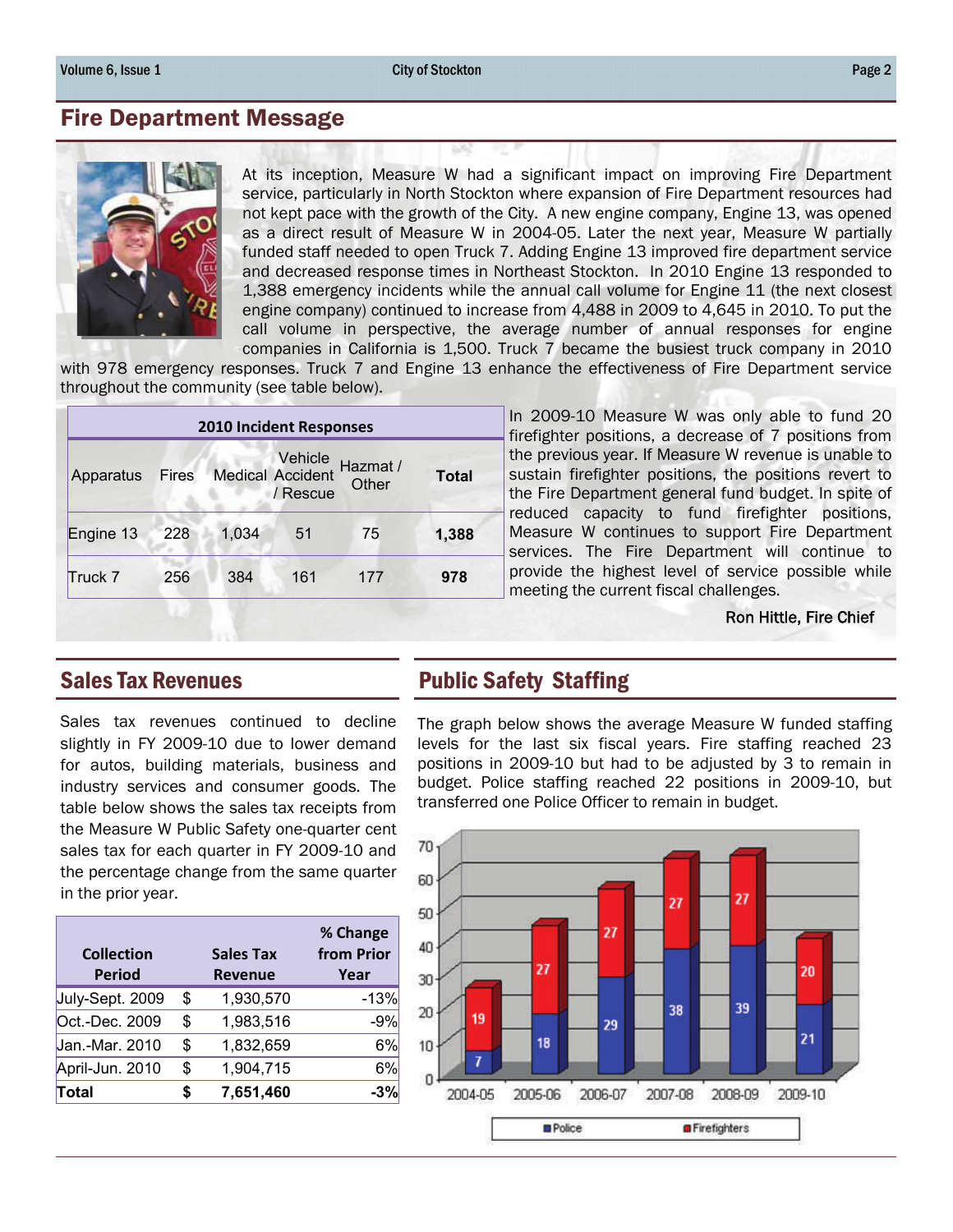City of Stockton **Page 3** 

### Police Department Message



Over the course of the last six fiscal years, Measure W funds have made it possible for the Police Department to increase its presence throughout the City— resulting in reduced crime and a safer community for all. In addition to providing additional police staffing, Measure W funds have also helped the Police Department obtain police patrol vehicles, portable radios, mobile data computers, body armor, training, and other safety items required to maintain officers in a "field-ready" status.

The Stockton Police Department handles an overall annual average of 365,000 calls for service, with about 142,000 of these annual calls being dispatched to field patrol Officers. Measure W funds 21 additional Officers in patrol that would otherwise not be

filled, and these 21 Officers handle approximately 15,750 calls per year, with an average of 750 calls handled by each officer per year. As a result of the economic downturn for the City of Stockton, revenue available to fund Police Officers from the Measure W budget has decreased and resulted in less Officers being funded. Beginning July 1, 2009, the number of budgeted Measure W positions was reduced from 40 to 21. Prior to that date, there were 36 Police Officers, 2 Sergeants, and 2 Lieutenants funded.

Reduction in the number of street Officers funded by Measure W was partially offset with Federal Stimulus funds (COPS Hiring Recovering Program) and through the restructuring of the assignments at the Police Department.

There are currently 21 positions funded to begin Fiscal Year 2010-11. As revenue figures are updated during the year, the number of sworn Officers funded via Measure W will be adjusted to meet staffing and budget concerns.

Blair Ulring, Police Chief

# 2009-10 Expenditures



## Measure W Expenditure Pie Chart How were Measure W Funds Spent?

| <b>Police Expenditures</b>               | Description        | Amount      |
|------------------------------------------|--------------------|-------------|
| Salary and Benefits                      | 21 Police Officers | \$2,841,853 |
| Vehicle Maintenance<br>& Fuel Charges    | 32 Patrol Cars     | \$440.642   |
| Tax Collection &<br><b>Audit Fees</b>    | 4 Quarters         | \$91,003    |
| Radio Maintenance<br>& Telephone Charges | 28 Radios          | \$39,972    |
| Insurance Liability                      |                    | \$36,354    |
| <b>Total Police Expenditures</b>         |                    | \$3,449,824 |
|                                          |                    |             |
| <b>Fire Expenditures</b>                 | <b>Description</b> | Amount      |
| Salary & Benefits                        | 20 Firefighters    | \$3,541,657 |
| Tax Collection &<br><b>Audit Fees</b>    | 4 Quarters         | \$91.003    |
| Vehicle Maintenance & Fuel<br>Charges    | 1 Fire Engine      | \$51,008    |
| Liability Insurance                      |                    | \$43,209    |
| <b>Total Fire Expenditures</b>           |                    | \$3,726,877 |